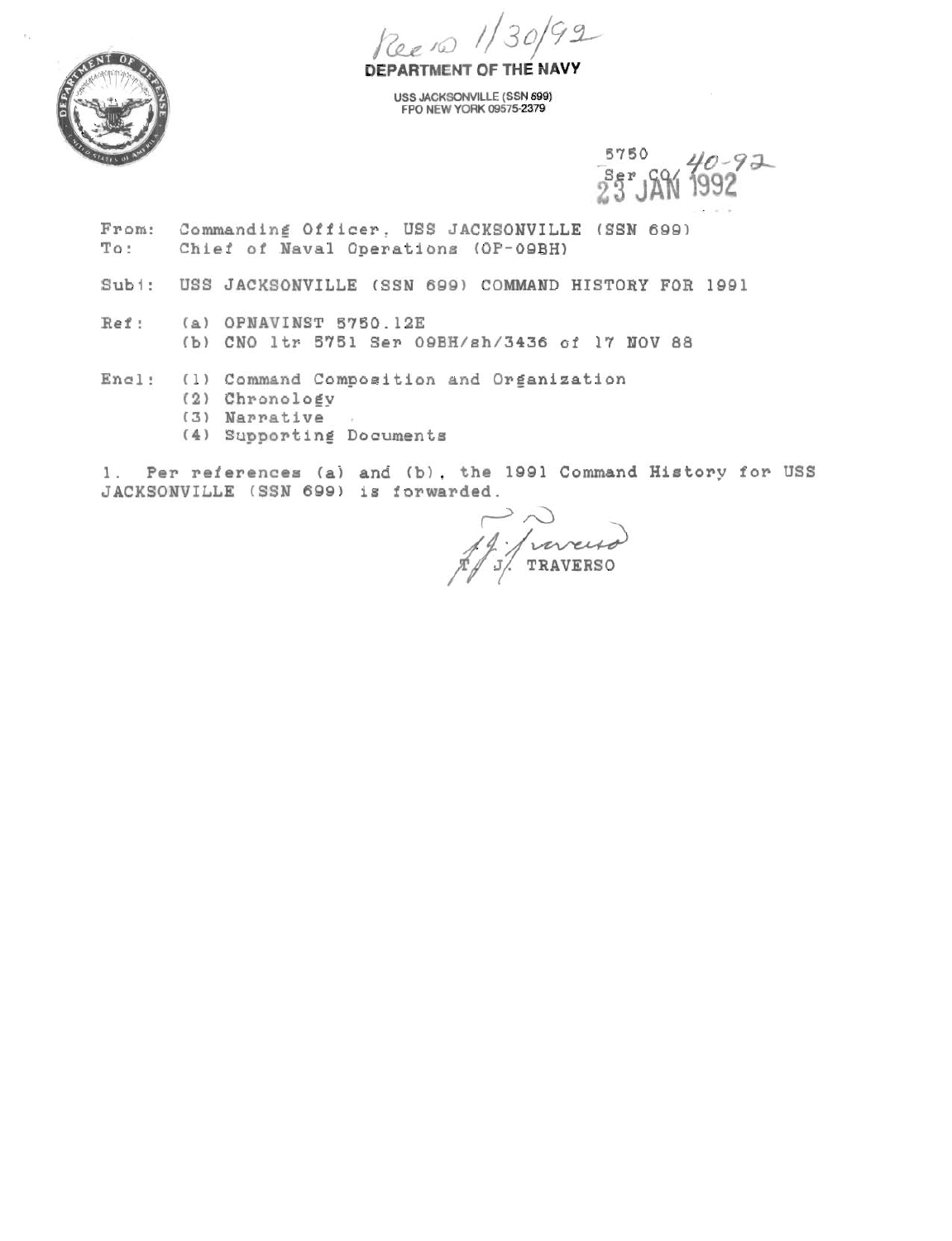## **USS JACKSONVILLE COMMAND HISTORY 1990**

**COMMAND COMPOSITION AND ORQANIZATION** 

**COMMAND:** USS JACKSONVILLE (SSN 699)

**MISSION: LONG RANOE SUSTAINED ANTI-SUBMARINE/ANTI-SURFACE WARFARE** 

**IMMEDIATE SENIOR COMMAND: COMMANDER. SUBMARINE SQUADRON 8** 

**SUBORDINATE COMMAND: NONE CHANGE OF COMMAND: 10 NOV 88 COMMANDIND OFFICER! CDR TIMOTHY J. TRAVERSO. USN <sup>1120</sup>**/ **LINEAL NUMBER 006823-40** 

**Enclosure** ( **1)**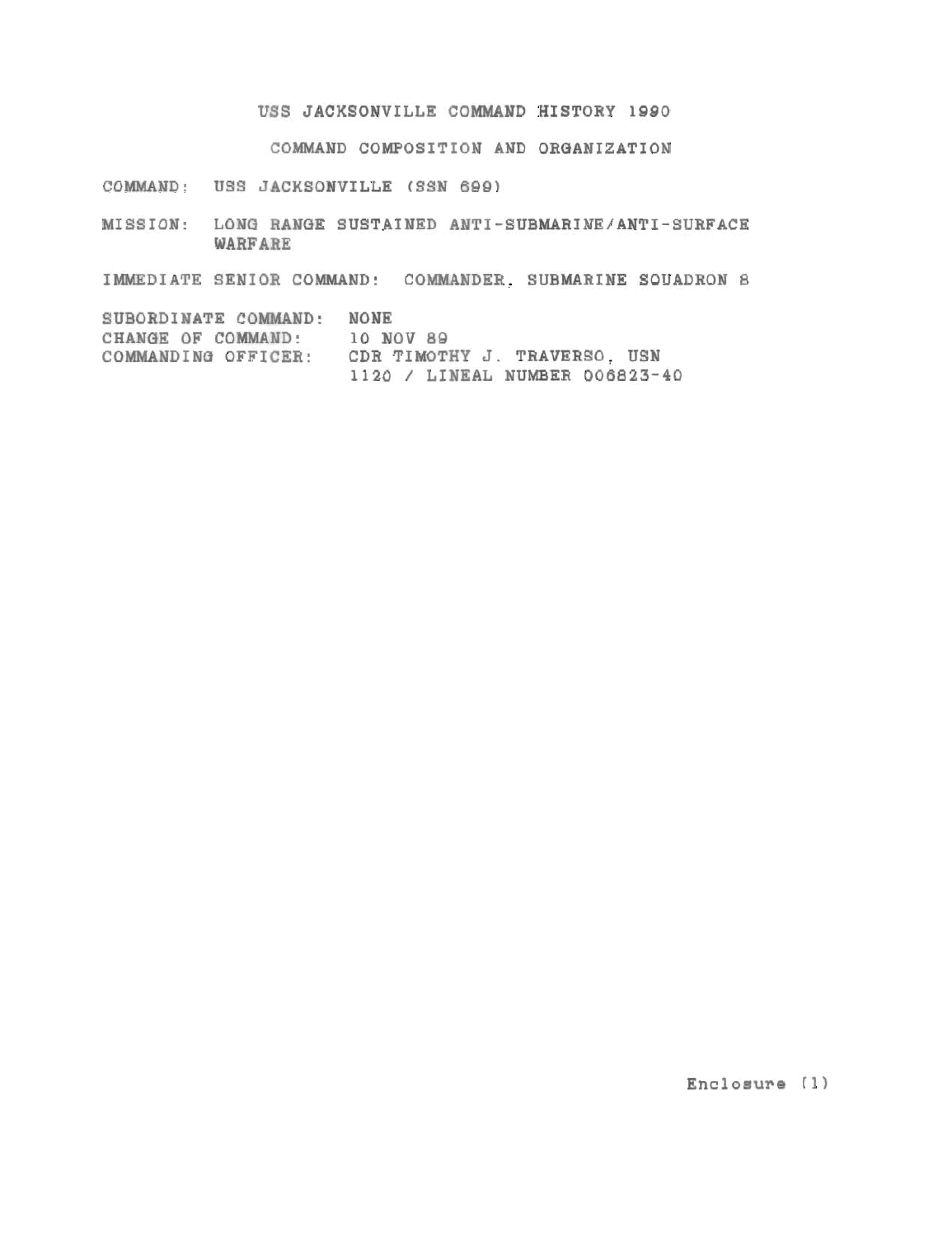## **USS JACKSONVILLE COMMAND HISTORY 1991**

## CHRONOLOGY

- **01 JAN 1991 USS JACKSONVILLE STARTED 1991 IN A HOLIDAY STANDDOWN PERIOD DRYDOCKED IN DRYDOCK NUMBER 2 AT THE NORFOLK NAVAL SHIPYARD IN PORTSMOUTH. VA.**
- **17 JAN 1981 USS JACKSONVILLE UNDOCKED FROM DRYDOCK NUMBER 2 AND BERTHED AT WETSLIP NUMBER 1, BERTH NUMBER 6 AT FORFOLK NAVAL SHYYARD IN PORTSMOUTH, VA.**
- **22 JAN leg1 SUBMARINE SOUADRON 8 CONDUCTED A COMMAND SECURITY INSPECTION. WHICH WAS COMPLETED WITH A QRADE OF SATISFACTORY.**
- **10 JUL 1991**  ENSIGN **REASPECTIVE SUPPLY OFFICER, REPORTED ABOARD.**
- **26 JUL 1881 LT WAS RELIEVED AS SUPPLY OFFICER**  BY ENSIGN
- **01 AUQ 1891 SATISFACTORILY COMPLETED DOCKSIDE NAVIQATION CERTIFICATION.**
- **19 AUQ leg1 SUBMARINE SOUADRON 8 CONDUCTED A CMS INSPECTION WHICH WAS COMPLETED WITH A QRADE OF SATISFACTORY.**
- **20 AUQ 1991 SUBMARINE SOUADRON 8 CONDUCTED PHASE ONE CREW CERTIFICATION. WHICH WAS COMPLETED WITH AN EVALUATION OF SATISFACTORY.**
- **09 SEP lQQl THE NAVAL SECURITY aROUP CONDUCTED A CMS ASSIST VISIT.**
- **13 SEP 1991 COMPLETED CREW MOVE-ABOARD FROM TEMPORARY ACCOMODATIONS USED AS WORKIN0 SPACES DURINO THE OVERHAUL.**
- **20 SEP 1991 THE SHIP COMPLETED ITS POST OVERHAUL REACTOR SAFEGUARDS EXAMINATION.**
- **03 OCT 1991 COMPLETED READY FOR SEA (RFSI CONSOLIDATED OPERABILITY TEST (COT) WITH AN OVERALL EVALUATION OF SATISFACTORY.**
- **28 OCT 1991 COMPLETED END OF OVERHAUL CLOSE-OUT OF THE FAIRWATER.**
- **30 OCT lael THE REACTOR IS CRITICAL.**
- 02 NOV 1991 COMPLETED CRITICAL OPERATIONS TESTING.

Enclosure (2)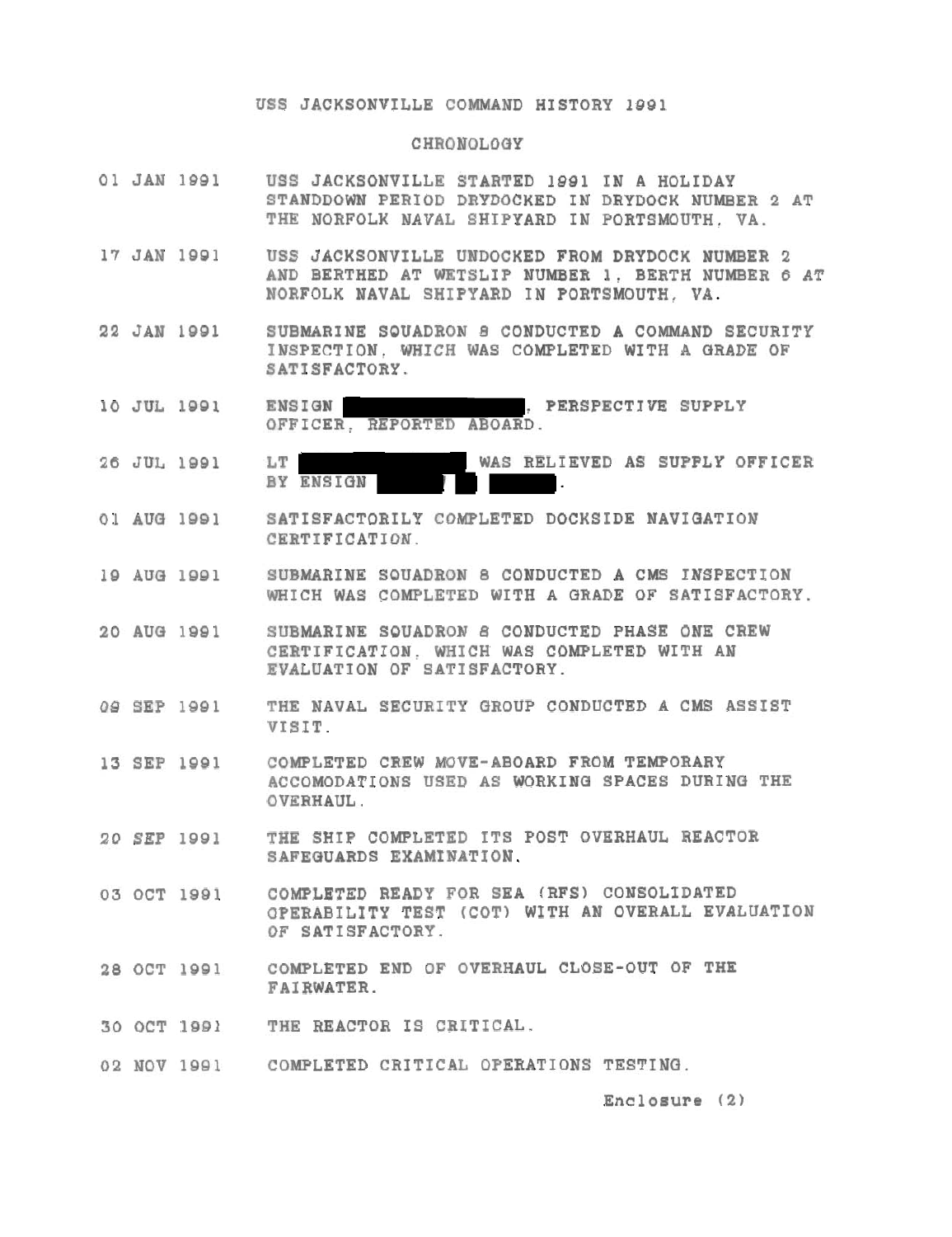**USS JACKSONVILLE COMMAND HISTORY lgQl CHRONOLOaY (CONTINUED)** 

- **20 NOV 1981 SUBMARINE SOUADRON 8 CONDUCTED PHASE TWO CREW CERTIFICATION. WHICH WAS COMPLETED WITH AN EVALUATION OF SATISFACTORY.**
- **2 DEC 1881 USS JACKSONVILLE OOT UNDERWAY FROM NORFOLK NAVAL SHIPYARD, PORTSMOUTH VIROINIA FOR SEA TRIALS.**
- **10 DEC 1881 USS JACKSONVILLE RETURNED FROM SEA TRIALS AND**  BERTHED AT PIER 23. NAVAL OPERATING BASE. NORFOLK. **VIROINIA.**
- **13 DEC 1901 LCDR P. S. FLYNN RELIEVED CDR K. R. CHEESEBROUQH AS EXECUTIVE OFFICER.**
- **31 DEC 1091 USS JACKSONVILLE ENDED 1991 IN OVERHAUL CONDUCTINQ A HOLIDAY STANDDOWN BERTHED AT PIER 23. NAVAL OPERATING BASE.** NOSFOLK. **VIRQINIA.**